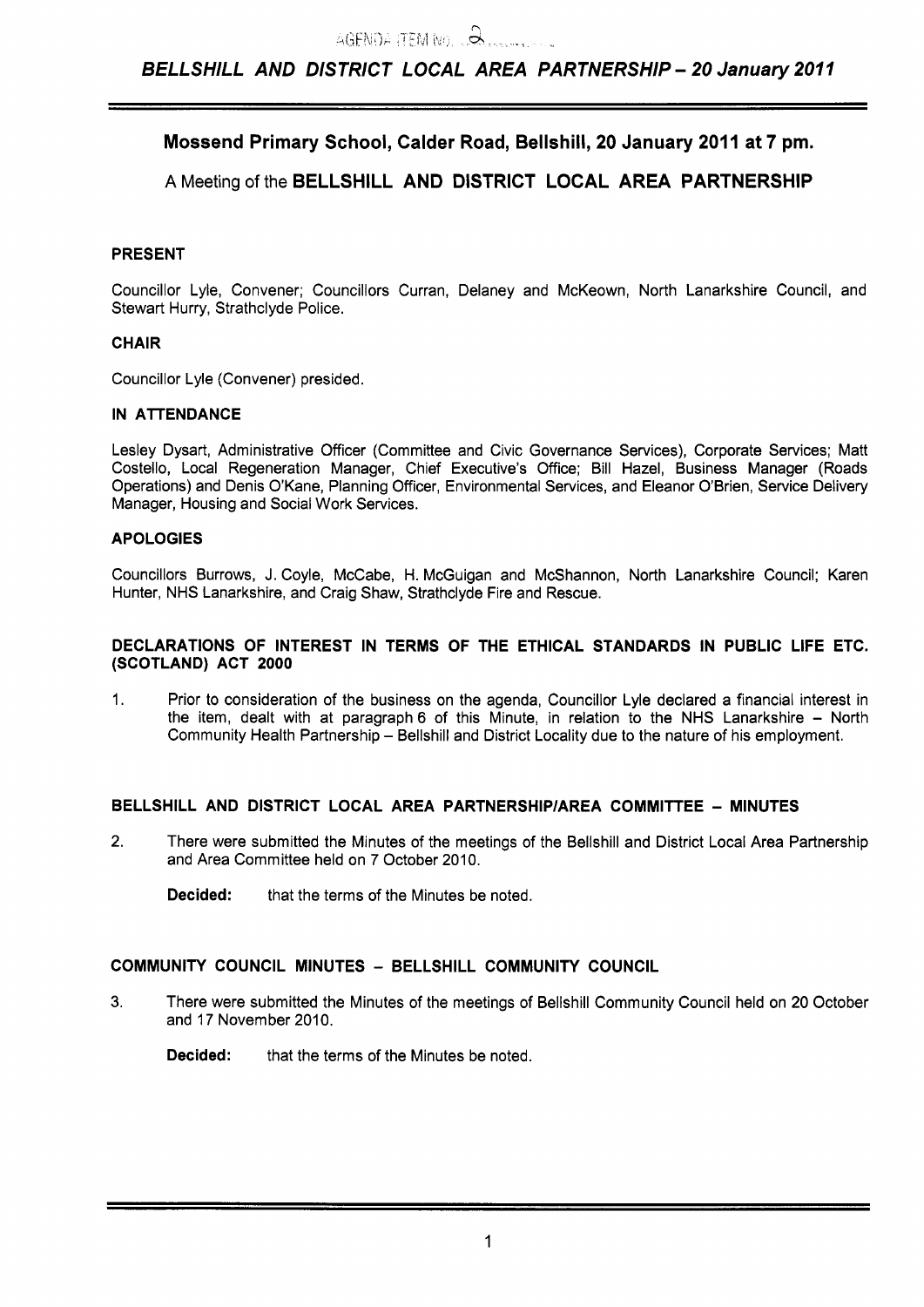# **BELLSHILL AND DISTRICT COMMUNITY FORUM** - **UPDATE**

- **4.** There was submitted a report dated December 2010 from Bellshill and District Community Forum (1) indicating that the Annual General Meeting of the Bellshill and District Community Forum had been held on 18 November 2010 when the Executive Committee Members, as detailed in the report, had been elected; (2) advising of the activities of the Forum over the last few months, and (3) setting out the dates of future meetings of the Forum.
	- **Decided:** that the terms of the report be noted.

# **NORTH LANARKSHIRE PARTNERSHIP BOARD MINUTES**

- **5.** There was submitted the Minute of the meeting of North Lanarkshire Partnership Board held on 11 August 2010.
	- **Decided:** that the terms of the Minute be noted.

**Councillor Lyle, having declared a financial interest in the following item due to the nature of his employment, left the meeting and took no part in its consideration and determination. Councillor Lyle also demitted the Chair for the duration of this item only and Councillor McKeown took the Chair.** 

### **NHS LANARKSHIRE** - **NORTH COMMUNITY HEALTH PARTNERSHIP** - **BELLSHILL AND DISTRICT LOCALITY**

**6.** There was submitted a report (docketed as relative to the Minute of the meeting of the Bellshill and District Area Committee held on 20 January 2011) dated 17 December 2010 by the Unit General Manager, NHS Lanarkshire (1) providing details of various initiatives that had taken place within the Bellshill Locality area; (2) indicating that, despite the adverse weather conditions, essential frontline services had been maintained, and (3) seeking that specific areas of information be identified for future reporting to the Local Area Partnership meetings in the context of the Single Outcome Agreement and the Community Plan.

#### **Decided:**

- (1) that, in the context of the Single Outcome Agreement and the Community Plan, specific areas be identified for future reports to the Local Area Partnership, and
- (2) that the contents of the report be otherwise noted.

# **Councillor Lyle resumed the Chair.**

#### **JOINT COMMUNITY SAFETY REPORT**

7. There was submitted a joint report (docketed as relative to the Minute of the meeting of the Bellshill and District Area Committee held on 20 January 2011) dated January 2011 by Housing and Social Work Services, Strathclyde Police and Strathclyde Fire and Rescue advising of initiatives and measures taken to minimise the level of crime within the Bellshill and District area for the period from September to November 2010, including (1) a summary of the key activities of the three partners; (2) statistical information in respect of the partners, as detailed within Appendices 2 to 4 of the report, and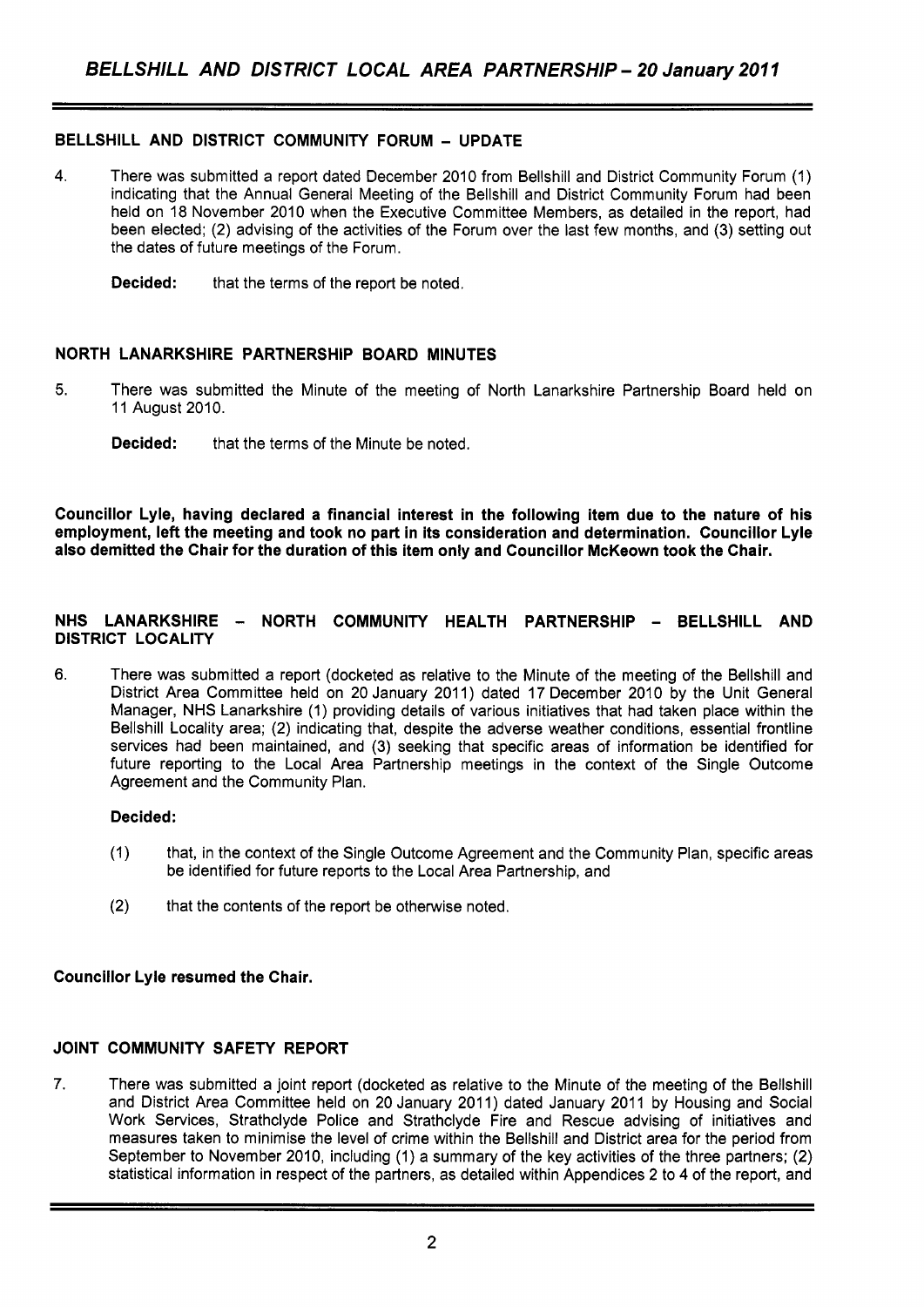(3) details of (a) the hotspots for the Bellshill area, as shown in Appendix 1 to the report, and (b) the outreach services for young people with potential alcohol and drug abuse issues being provided as part of the Street Base North Project.

The Local Area Partnership then heard Inspector Stewart Hurry, Strathclyde Police and Eleanor O'Brien, Housing and Social Work Services, in supplement to the report and in response to Members' questions.

**Decided:** that the content of the report be noted.

# **LOCAL DEVELOPMENT PROGRAMME**

*8.* With reference to paragraph 9 of the Minute of the meeting of the Local Area Partnership held on 7 October 2010, there was submitted a report (docketed as relative to the Minute of the meeting of the Bellshill and District Area Committee held on 20 January 2011) dated 20 January 2011 by the Head of Regeneration Services (1) setting out the criteria for projects to be included within the Local Development Programme; (2) detailing the current position in relation to the projects within the Programme for (a) 2009/2010, as set out in Appendix 1 to the report, and (b) 2010/2011, as detailed in Appendix 2 to the report, and (3) seeking approval to re-allocate funding to existing and new projects, as detailed within Appendix 3 to the report.

Matt Costello, Local Regeneration Manager, then highlighted the main contents of the report and responded to Members' questions.

- **Decided:** that it be recommended to the Area Committee:-
	- (1) that the progress in relation to the delivery of the projects in 2009/2010 through the Local Development Programme, as detailed in Appendix 1 to the report, be noted;
	- (2) that the progress in terms of projects for delivery in the 2010/2011 Programme, as detailed in Appendix 2 to the report, be noted;
	- **(3)** that the changes to existing projects resulting in changes and postponement of projects and the re-allocation of funding to existing and new projects, as detailed in Appendix 3 to the report, be noted, and
	- **(4)** that further progress be reported to future meetings of the Local Area Partnership.

# **BELLSHILL TOWN CENTRE ACTION PLAN** - **UPDATE**

**9.** With reference to paragraph 11 of the Minute of the meeting of the Local Area Partnership held on 7 October 2010, there was submitted a report (docketed as relative to the Minute of the meeting of the Bellshill and District Area Committee held on 20 January 2011) dated 20 December 2010 by the Head of Planning and Development updating the Local Area Partnership on the current position in relation to the Bellshill Town Centre Action Plan, (1) indicating that the Phase **4** works, being undertaken by R. J. MacLeod, were progressing, with the third of the three stages ongoing, including resurfacing works which had required the closure of sections of Main Street, Hamilton Road and North Road, as detailed in the report; (2) updating the Local Area Partnership in relation to the Draft Traffic Regulation Order; (3) pointing out (a) that the lease of the gap site at 278-286 Main Street, Bellshill had been finalised in November; (b) that, in the course of the informal consultation, no adverse comments had been received in relation to the proposed naming of this site as James Dempsey Way, and (c) that the proposals for this area, as detailed in the report, would now proceed, and **(4)** intimating that a set of Frameworks for the growth and change of North Lanarkshire's Town Centres was being progressed,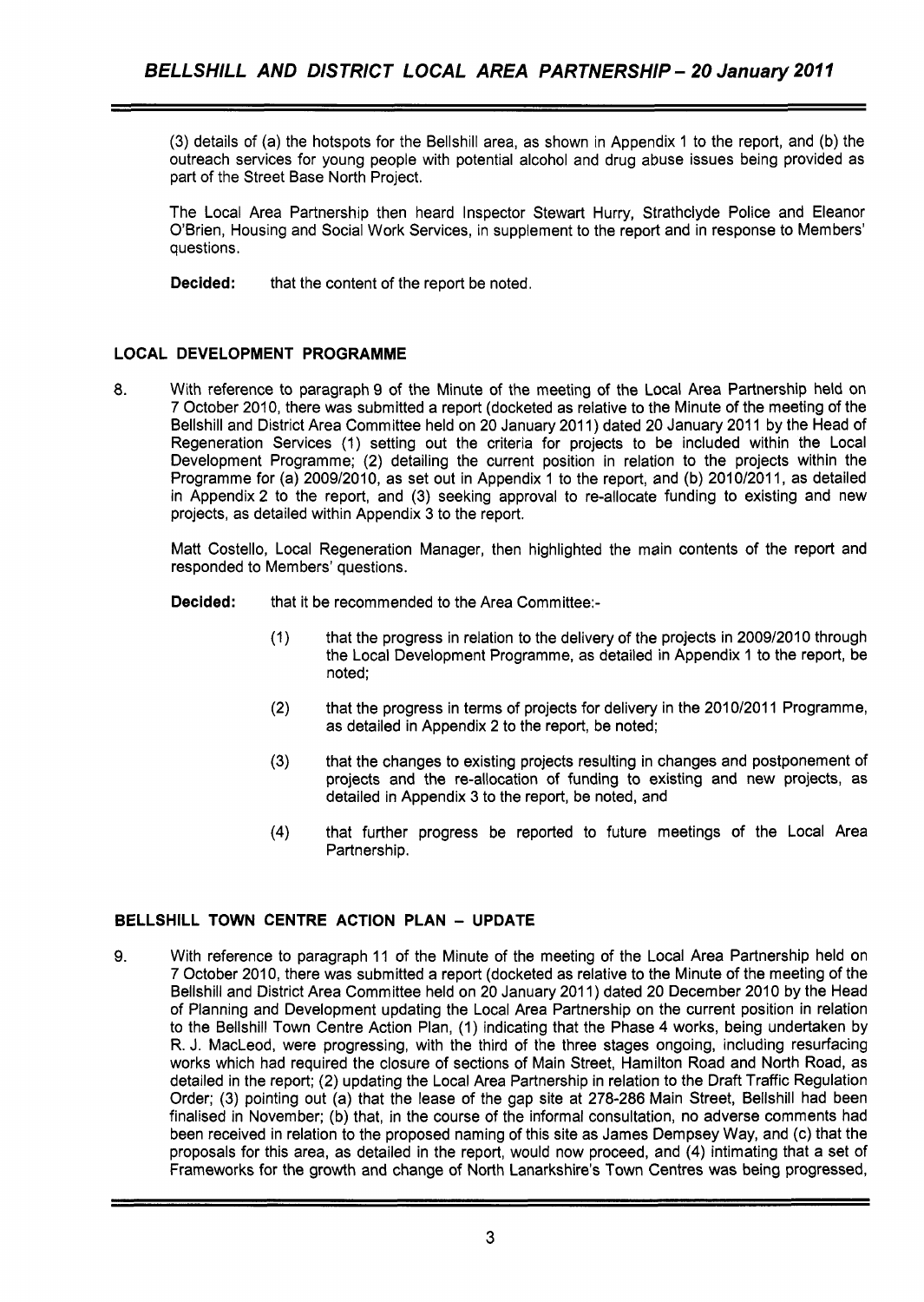with the Partnership and partners being kept advised of the Framework for the Bellshill area which would progress in due course.

The Local Area Partnership then heard Bill Hazel, Business Manager (Roads Operations) and Denis O'Kane, Planning Officer, in supplement to the report and in response to Members' questions.

The Convener then expressed his appreciation of the expertise and professionalism of the officers in relation to their dealings with the Bellshill Town Centre Action Plan.

**Decided:** that the progress made on the Bellshill Town Centre Action Plan be noted.

# **PRESENTATION ON THE DIGITAL SWITCHOVER HELP SCHEME**

- 10. lvan Kennedy, Regional Project Co-ordinator for the BBC Digital Switchover Help Scheme, STV Central Region, provided a presentation on the Digital Switchover Help Scheme and advised:-
	- *<sup>0</sup>*that the Help Scheme was non-commercial and administered by the BBC under an agreement with the Government:
	- *<sup>0</sup>*that there would be a **f40** fee for service users, though free to some persons in receipt of certain benefits:
	- that the aspiration was to reach all eligible people to ensure that those who required help would receive it;
	- that the strategic objective was to encourage appropriate take-up and identify and help the most vulnerable eligible people;
	- of the eligibility criteria and the services and support available;
	- that every eligible person would be contacted directly, and
	- that Literature would be available in other formats such as other languages, large print and dvd/video with DSL and subtitles.

Thereafter, the Convener thanked lvan Kennedy for the informative presentation.

**Decided:** that the presentation by lvan Kennedy on the Digital Switchover Help Scheme be noted.

# **MEETINGS OF BELLSHILL AND DISTRICT LOCAL AREA PARTNERSHIP AND AREA COMMITTEE DURING JULY 2011**

- 11. There was submitted a report dated 8 November 2010 by the Head of Central Services proposing that the scheduled date of the meetings of Bellshill and District Local Area Partnership and Area Committee during July 2011 be changed to 7 July 2011.
	- **Decided:** that it be recommended to the Area Committee that the meetings of the Bellshill and District Local Area Partnership and the Area Committee due to be held on 14 July 2011 now be held on 7 July 2011.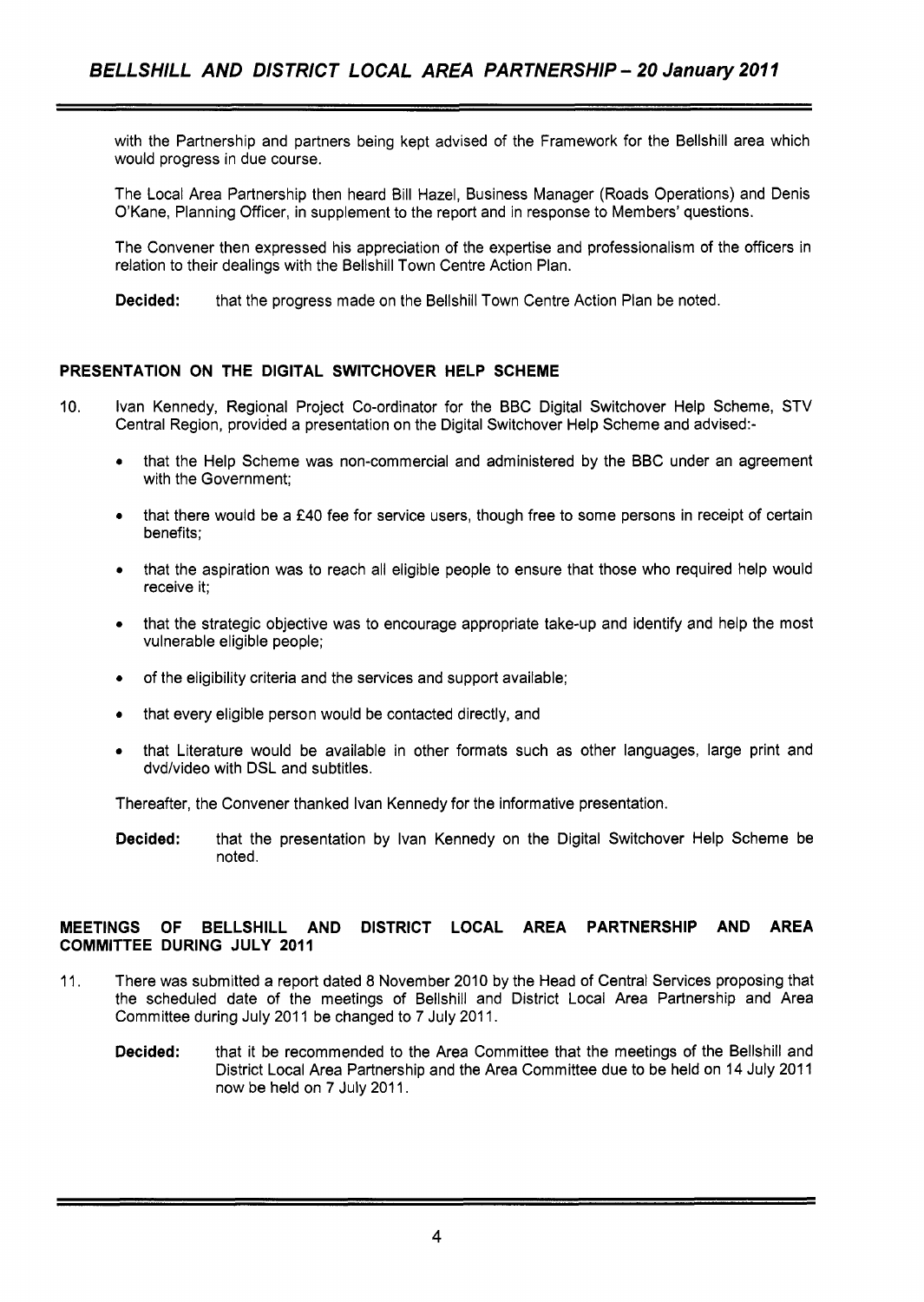**DATE, TIME AND VENUE OF NEXT MEETING** - **7 APRIL 2010 AT 7 PM IN BELLSHILL CULTURAL CENTRE, JOHN STREET, BELLSHILL** 

12. The Local Area Partnership noted that the next meeting of the Bellshill and District Local Area Partnership would be held on Thursday, 7 April 2011 at 7 pm in Bellshill Cultural Centre, John Street, Bellshill.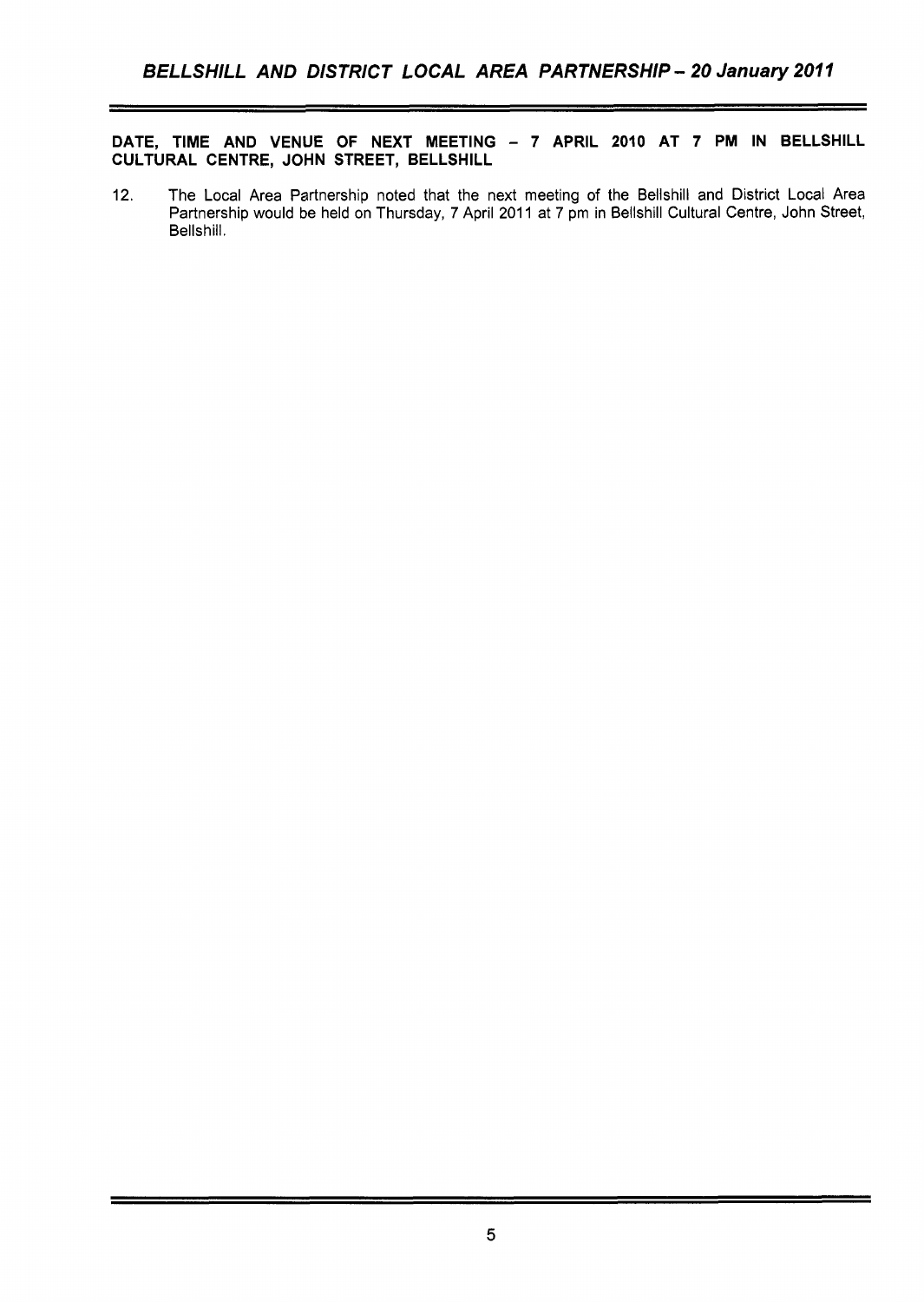# **Bellshill, 20 January 2011 at 8.15 pm.**

# **A** Meeting of the **BELLSHILL AND DISTRICT AREA COMMITTEE**

#### **PRESENT**

Councillor Lyle, Convener; Councillors Curran, Delaney and McKeown.

#### **CHAIR**

Councillor Lyle (Convener) presided.

### **IN ATTENDANCE**

Administrative Officer (Committee and Civic Governance Services), Corporate Services; Local Regeneration Manager, Chief Executive's Office: Business Manager (Roads Operations) and Planning Officer, Environmental Services, and Service Delivery Manager, Housing and Social Work Services.

# **APOLOGIES**

Councillors Burrows, J. Coyle, McCabe, H. McGuigan and McShannon.

### **DECLARATIONS OF INTEREST IN TERMS OF THE ETHICAL STANDARDS IN PUBLIC LIFE ETC. (SCOTLAND) ACT 2000**

1. Prior to consideration of the business on the agenda, Councillor Lyle declared a financial interest in the item, dealt with at item (5) of this Minute, in relation to the NHS Lanarkshire - North Community Health Partnership - Bellshill and District Locality due to the nature of his employment.

# 2. **CONSIDER RECOMMENDATIONS BY THE BELLSHILL AND DISTRICT LOCAL AREA PARTNERSHIP HELD ON 20 JANUARY 2011**

The Committee gave consideration to the recommendations made by the Bellshill and District Local Area Partnership at its meeting held on 20 January 2011 and agreed in respect of each item, the following:-

# (1) **BELLSHILL AND DISTRICT LOCAL AREA PARTNERSHIPlAREA COMMITTEE** - **MINUTES**

**Decided:** that the terms of the Minutes be noted.

# **(2) COMMUNITY COUNCIL MINUTES** - **BELLSHILL COMMUNITY COUNCIL**

**Decided:** that the terms of the Minutes be noted.

# **(3) BELLSHILL AND DISTRICT COMMUNITY FORUM** - **UPDATE**

**Decided:** that the terms of the report be noted.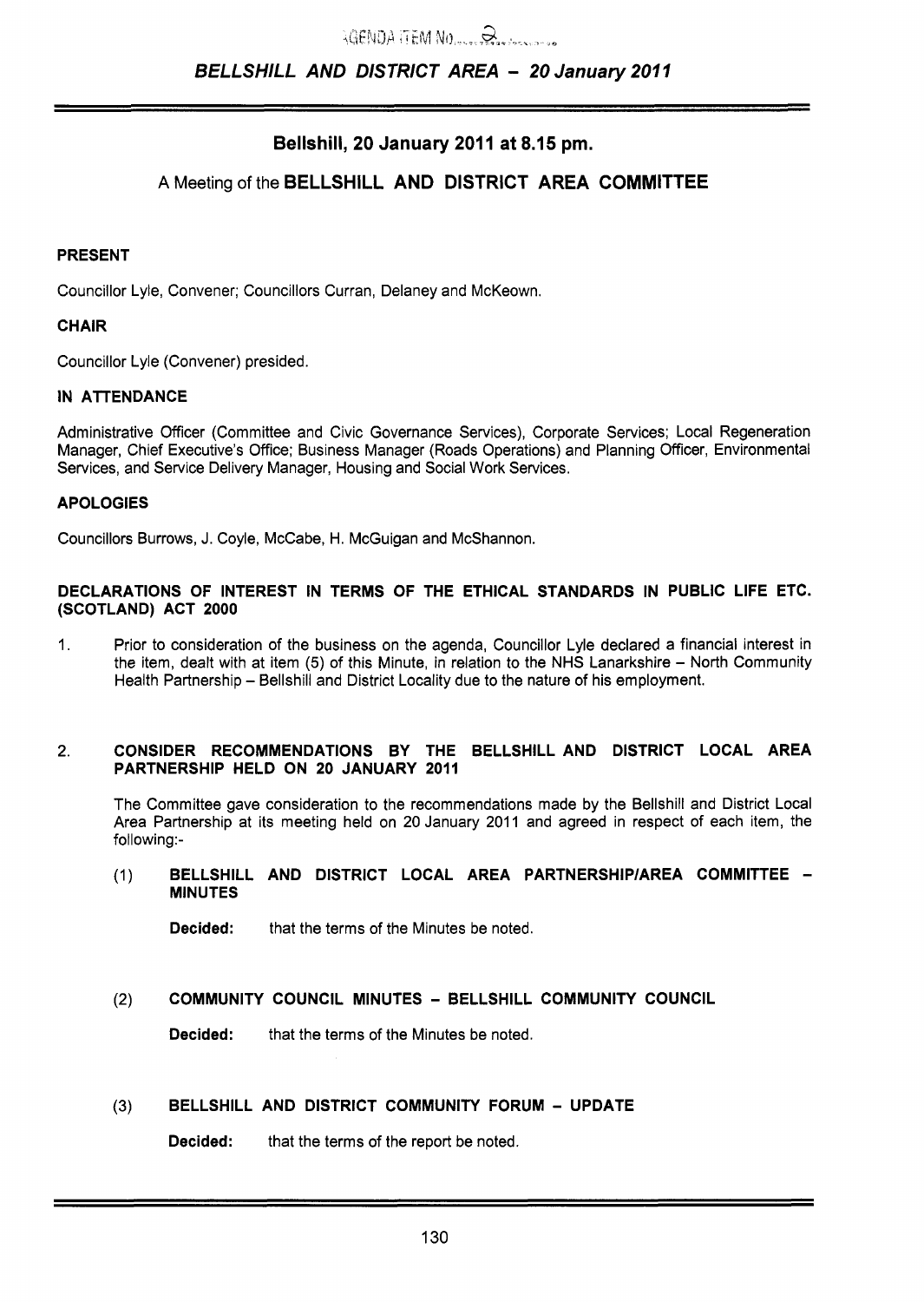# **(4)** NORTH LANARKSHIRE PARTNERSHIP BOARD MINUTES

**Decided:** that the terms of the Minute be noted.

Councillor Lyle, having declared a financial interest in the following item due to the nature of his employment, left the meeting and took no part in its consideration and determination. Councillor Lyle also demitted the Chair for the duration of this item only and Councillor McKeown took the Chair.

### **(5)** NHS LANARKSHIRE - NORTH COMMUNITY HEALTH PARTNERSHIP - BELLSHILL AND DISTRICT LOCALITY

# Decided:

- (1) that, in the context of the Single Outcome Agreement and the Community Plan, specific areas be identified for future reports to the Local Area Partnership, and
- (2) that the contents of the report be otherwise noted.

# Councillor Lyle resumed the Chair.

#### (6) JOINT COMMUNITY SAFETY REPORT

Decided: that the content of the report be noted.

# (7) LOCAL DEVELOPMENT PROGRAMME

#### Decided:

- (1) that the progress in relation to the delivery of the projects in 2009/2010 through the Local Development Programme, as detailed in Appendix 1 to the report, be noted;
- (2) that the progress in terms of projects for delivery in the 2010/2011 Programme, as detailed in Appendix **2** to the report, be noted;
- **(3)** that the changes to existing projects resulting in changes and postponement of projects and the re-allocation of funding to existing and new projects, as detailed in Appendix 3 to the report, be noted, and
- **(4)** that further progress be reported to future meetings of the Local Area Partnership.

# **(8)** BELLSHILL TOWN CENTRE ACTION PLAN - UPDATE

Decided: that the progress made on the Bellshill Town Centre Action Plan be noted.